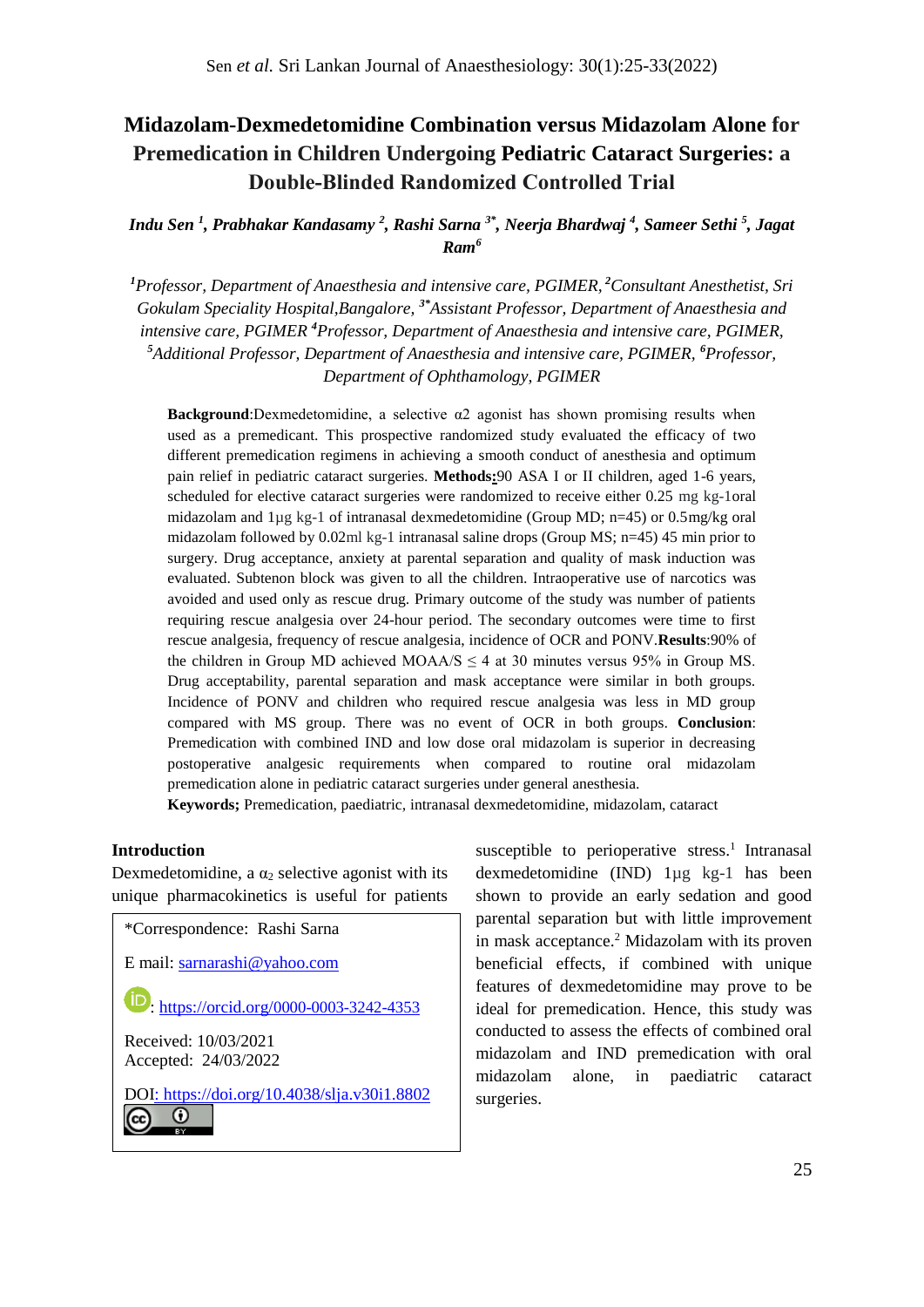## **Materials and methods**

After approval by the institutional ethical committee (8848/PG-2Trg/2011/975), this prospective randomized double-blind study was conducted in the Department of Anaesthesia at a tertiary care hospital. Ninety children, aged 1- 6years,belonging to American Society of Anesthesiologists (ASA),physical status I-II were enrolled for the study after written informed consent from parents/ legal guardians. They were explained regarding the usage of Numeric Rating Scale (based on a 0–10mm scale, 0mm= no pain and 10mm=worst pain imagined) to assess the child's postoperative pain.The exclusion criteria were children with recent upper respiratory tract infections,allergy to study drugs,coagulation abnormalities and associated anomalies demanding deviation from standard protocol.

After recommended fasting of 6 hours for solids and 2 hours for clear fluid,children were divided into two groups using computer generated permuted block randomization, in blocks of 10patients in a 1:1 ratio using opaque sealed envelopes. The premedication drugs were prepared by an anesthesiologist not involved in the study. All patients were allocated to receive either low-dose oral midazolam and IND combination or oral midazolam with equivalent amount of intranasal saline.The anaesthesiologist, surgeon and observer all were unaware of the drug.

Children in group MD were premedicated with 0.25mg kg-1 oral midazolam and 1µg kg-1 of dexmedetomidine IV preparation (50µg per 0.5ml) administered intranasally 30-45minutes before the procedure. A 1ml syringe was used for dripping dexmedetomidine equally in both nostrils in recumbent position.Children in group MS were premedicated with 0.5mg kg-1 oral midazolam commercial preparation (2mgml-1)followed by 0.025mg/kg normal saline intranasally 30-45mins before procedure.

Hemodynamic and respiratory parameters were continuously monitored and documented every 10minutes after the administration of study medications. Pre-sedation behavior of the child was assessed using a four-point scale (1=Calm, Co-operative,  $2=$ Anxious but reassurable,  $3=$ Anxious and not reassurable, 4= Crying or resisting). <sup>3</sup>Drug acceptability was recorded as either good/fair/poor. Modified Observer's Assessment of Alertness/Sedation scale [4] (Appendix-1) was used to assess sedation and recorded every 10 minutes. MOAA/S ≤4 was considered as adequate sedation. A four-point Parental Separation Anxiety Scale (PSAS) was used to assess parent child separation (Appendix-2). Scores 1, 2 were taken as 'Satisfactory' and Scores 3, 4 as 'Unsatisfactory' separation from parents.

Standardized anaesthesia induction regimen was followed, with sevoflurane 8% in a 40%:60% mixture of oxygen/nitrous oxide using a face mask. The degree of mask acceptance was assessed using a three point scale (1= Calm, cooperative or asleep, 2= Moderate fear of the mask, cooperative with reassurance,  $3 =$ Combative, crying).<sup>3</sup> Scores 1 and 2 were taken as 'Satisfactory' and score 3 as 'Unsatisfactory' mask induction. After induction, intravenous access was established and injection paracetamol 15 mg kg-1 was given. An appropriate size LMA was inserted number of attempts for insertion were noted. Following induction, children were given subtenon block (STB) using 0.08 ml kg-1 of 0.75% ropivacaine. All the blocks were performed by same surgeon.

All the children were continuously monitored for HR, NIBP,  $SPO<sub>2</sub>$ ,  $ETCO<sub>2</sub>$  and RR after induction (baseline), after insertion of LMA, at STB injection, at start of surgery, and then at 5 minute intervals until the completion of surgery. At the end of surgery,  $100\%$  O<sub>2</sub> was administered and LMA removed once child achieved spontaneous and regular breathing. Postoperatively pain scores were assessed using the Faces, Legs, Activity, Cry, Consol ability (FLACC) score. 5 Injection fentanyl 0.5µg kg-1 was given if FLACC score was  $>3$ , as first rescue analgesia. Ondansetron 0.1mg kg-1 was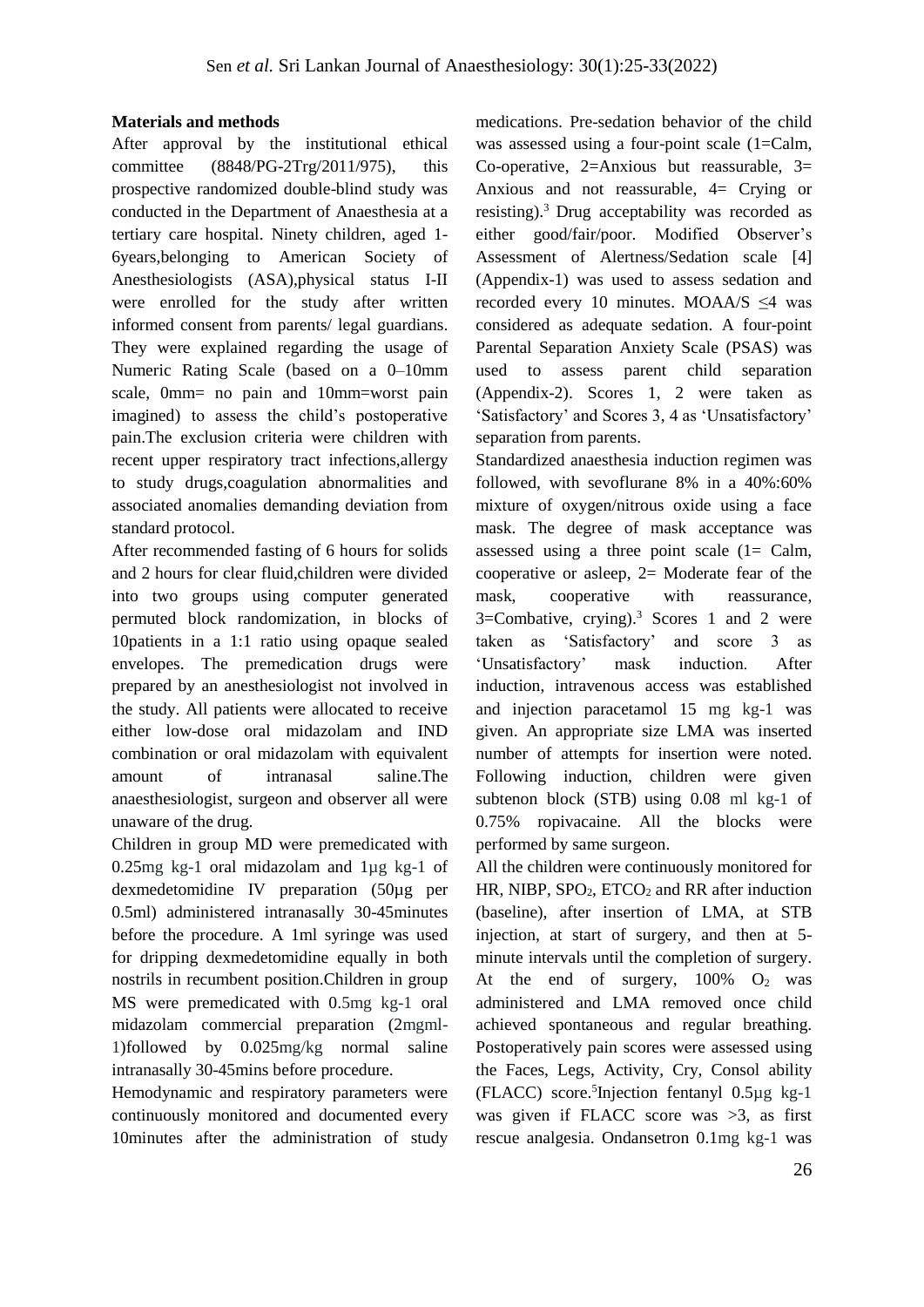given in case of emesis. All children stayed in postoperative room for at least 3hours as per institution protocol. Parents were asked to administer paracetamol 15mg kg-1 syrup as second rescue analgesia at 6hours interval, if NRS assessment score was >3 at home. All parents were contacted next day on phone and adequacy of analgesia during the first 24hours of postoperative period was judged on a 3point score:0-unsatisfactory,1-noncommittal,2 satisfactory.

The primary outcome of the study was to assess the number of children who require rescue analgesics during the 24hour study period. The secondary outcome measures were time to first rescue analgesia, frequency of rescue analgesic, incidence of OCR(oculocardiac reflex), pain scores and PONV(Postoperative nausea vomiting).OCR was defined as an abrupt decrease in heart rate by 30% or more from the baseline. The surgeon was requested to withdraw muscle traction until the HR returned to the prereflex baseline level.However, if bradycardia persisted injection atropine 20µg kg-1 was administered intravenously.

#### **Statistical analysis**

Previous study by Ghai etal<sup>6</sup> was used to calculate the sample size. With an intention to achieve a 66% decline in the need for rescue analgesia in 30% children premedicated with a combination of oral midazolam with dexmedetomidine.90 subjects (45 in each group) was calculated using confidence interval of 95%.A total of 102 subjects were assessed for eligibility considering dropout rate of 10%.

Non-paired t-test and a Fisher's exact test was used to compare demographic data between the two groups. To determine the hemodynamic changes between and within the groups at

various time intervals, two-way ANOVA was used. Non-parametric data were analysed using a Friedman test. The data is presented as descriptive values. Level of significance was defined at a p-value of  $\langle 0.05$ . For secondary outcomes p-value was adjusted using a modified Bonferroni correction to account for multiple testing.

## **RESULTS**

102 patients were assessed for eligibility out of which 12 were excluded. Hence, ninety patients were enrolled for the study. Ten enrolled patients were excluded because 1child had drug spillage during STB (Subtenon block) and others were lost to follow up.Finally,80 patients  $(n = 40$  in each group) were analyzed (consort diagram).

Both groups were comparable for demographic characteristics as well as number of previous surgical interventions, premedication time

and LMA insertion attempts(Table 1).The presedation behavior, drug acceptability, parental separation and quality of mask acceptance evaluated showed no significant difference between the two groups(Table 2).

The MOAS scale showed comparable sedation in both groups at all-time intervals (Figure1).95% patients achieved MOAA/S  $\leq$  4 at 30 minutes in group MS and 90% children at the same time interval in group MD. In PACU, all the children were pain free at one hour in both the groups. The number of children having FLACC >3 who required first rescue analgesia in recovery were 15% in group MD in comparison to 27.5%with Group MS (Figure2).However, the need for second rescue was significantly higher in Group MS as compared to Group MD(Table3)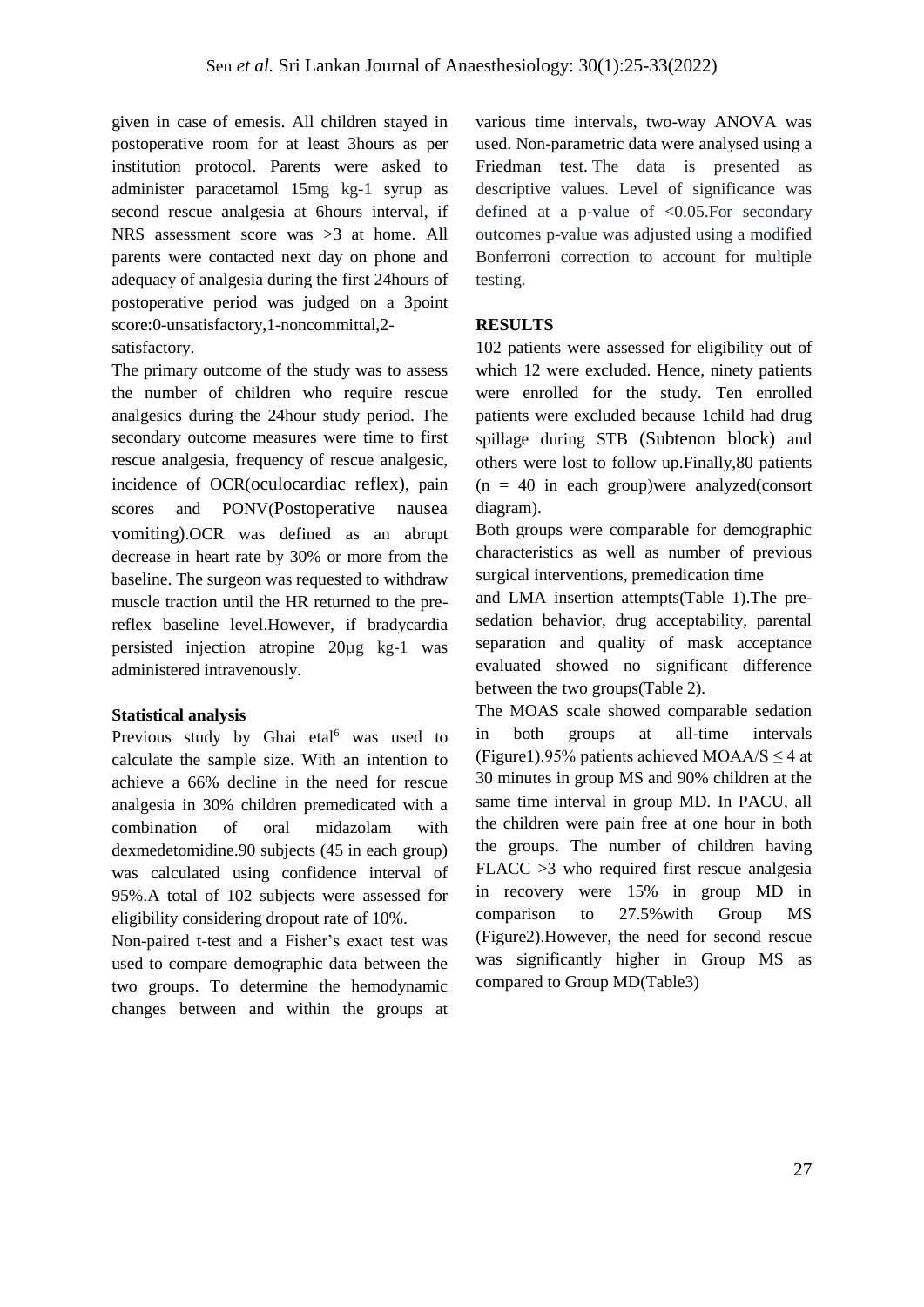

Intraoperatively no rescue analgesia was required in both the groups. Surgical condition as assessed by the operating surgeon were reported to be satisfactory in all the patients. There were no events of OCR in both groups. The baseline hemodynamic parameters were similar in both groups. But the intraoperative and postoperative HR was significantly lower in Group MD at all-time intervals(data not shown).The mean BP was similar in both the groups except in the immediate postoperative period when it was significantly lower in Group MD(data not shown).

PONV occurred more significantly in Group MS compared with Group MD. Parental satisfaction scores were satisfactory in both groups.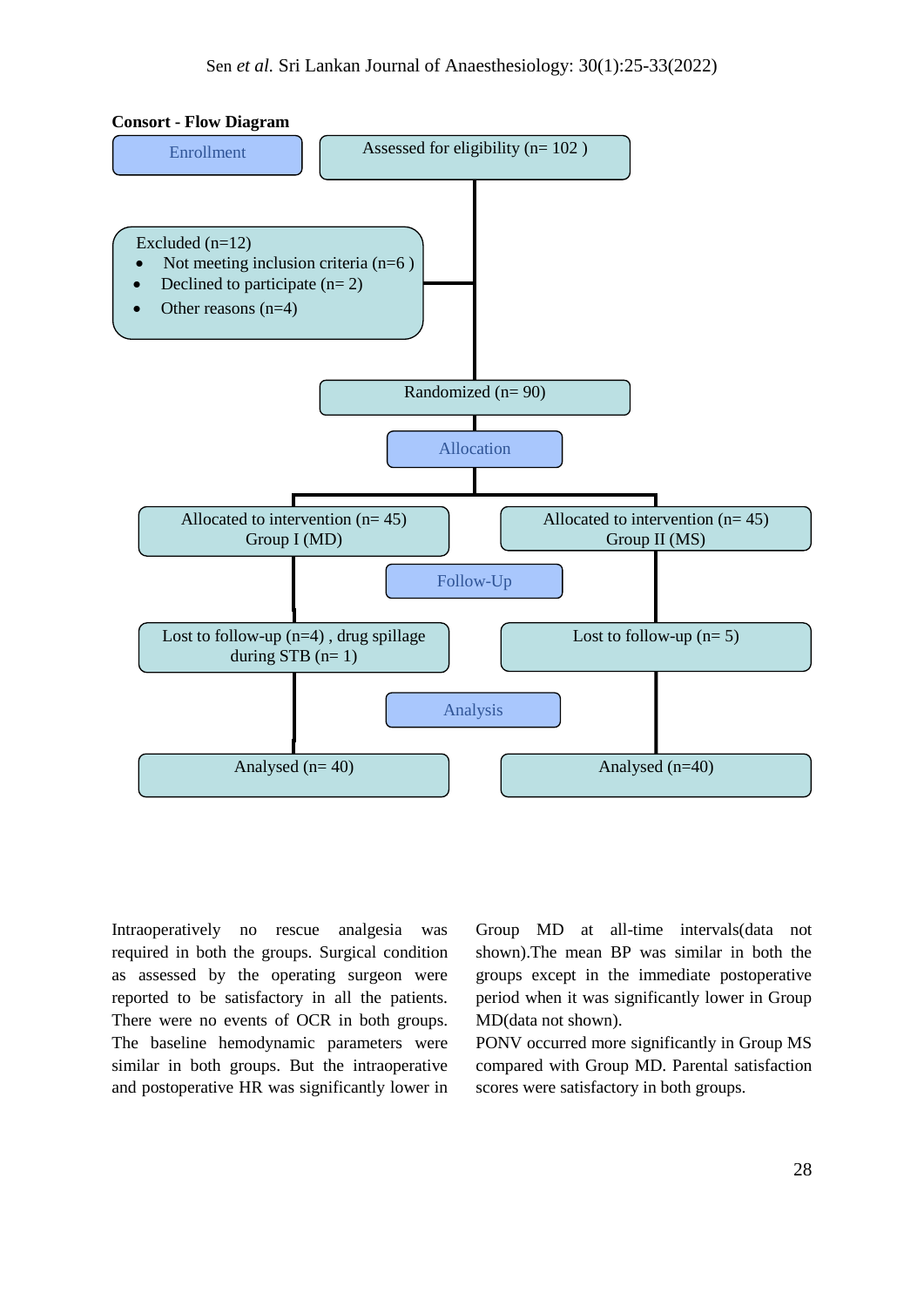| Variable                                          |                | $MD(n=40)$       | $MS(n=40)$       | P value  |  |
|---------------------------------------------------|----------------|------------------|------------------|----------|--|
| Age in Years*                                     |                | $3.77(1-6)$      | $3.42(1-6)$      | 0.348    |  |
| Gender**                                          | Male           | 27(67.5)         | 23(57.5)         | 0.356    |  |
|                                                   | Female         | 13(32.5)         | 17(42.5)         |          |  |
| Weight in Kg*                                     |                | $14.5(6-25)$     | $13.7(5-30)$     | 0.479    |  |
| Height in cm*                                     |                | 92.70 (70-110)   | 91.47 (68-110)   | 0.624    |  |
| Previous Surgical Interventions**                 |                | 16(40)           | 10(25)           | 0.346    |  |
| ASA Physical Status 1or 2**                       |                | 40(100)          | 40(100)          | constant |  |
| Premedication Time* (min)                         |                | $37.75 \pm 8.31$ | $35.50 \pm 5.04$ | 0.147    |  |
| <b>LMA</b> Insertion                              | -1             | 39 (97.5%)       | 39 (97.5%)       | 1.000    |  |
| Attempts**                                        | $\overline{2}$ | $1(2.5\%)$       | $1(2.5\%)$       |          |  |
| Surgical Field Conditions** [Good<br>/Fair/ Poor] |                | 40/0/0           | 40/0/0           | constant |  |
| Duration of Surgery*** (min)                      |                | $19.5 \pm 3.89$  | $19 \pm 4.11$    | 0.578    |  |
| Duration of Anesthesia*** (min)                   |                | $29.88 \pm 4.36$ | 29.18±4.21       | 0.468    |  |
| Time to discharge readiness from<br>PACU*** (min) |                | $54.23 \pm 5.11$ | 56.49±7.64       | 0.664    |  |

*Table 1: Patient demographic data*

\*Values in median (range), \*\*number (percentage), \*\*\* mean ± SD

*Table 2: Presedation Behaviour, Drug Acceptability, Parental Separation and Mask Acceptance Score*

|                                   |            |                              | <b>MD</b>      | $MS(n =$       | P-value |
|-----------------------------------|------------|------------------------------|----------------|----------------|---------|
|                                   |            |                              | $(n=40)$       | 40)            |         |
| Presedation Behavior <sup>#</sup> |            | Calm, Co-operative           | 16             | 19             | 0.755   |
|                                   |            | Anxious but reassurable      | 19             | 13             |         |
|                                   |            | Anxious and not reassurable. | 3              | 7              |         |
|                                   |            | Crying or resisting          | $\overline{2}$ |                |         |
| Drug                              | Oral       | Good                         | 10             | 15             | 0.352   |
| Acceptability##                   |            |                              |                |                |         |
|                                   |            | Fair                         | 27             | 21             |         |
|                                   |            | Poor                         | 3              | 4              |         |
|                                   | Intranasal | Good                         | 03             | 03             | 0.566   |
|                                   |            | Fair                         | 31             | 34             |         |
|                                   |            | Poor                         | 6              | 3              |         |
| Parental Separation <sup>#</sup>  |            | Calm, Co-operative           | 35             | 35             | 1.000   |
|                                   |            | Anxious but reassurable      | 5              | 5              |         |
|                                   |            | Anxious and not reassurable  | $\mathbf{0}$   | $\overline{0}$ |         |
|                                   |            | Crying or resisting          | $\theta$       | $\theta$       |         |
| Mask Acceptance <sup>#</sup>      |            | Calm, co-operative or asleep | 20             | 24             | 0.437   |
|                                   |            | Moderate fear of the mask,   | 20             | 15             |         |
|                                   |            | cooperative with reassurance |                |                |         |
|                                   |            | Combative, crying            | $\mathbf{0}$   | 1              |         |

<sup>#</sup> Mann Whitney/  $\mu$ <sup>+#</sup>  $\chi$ <sup>2</sup> test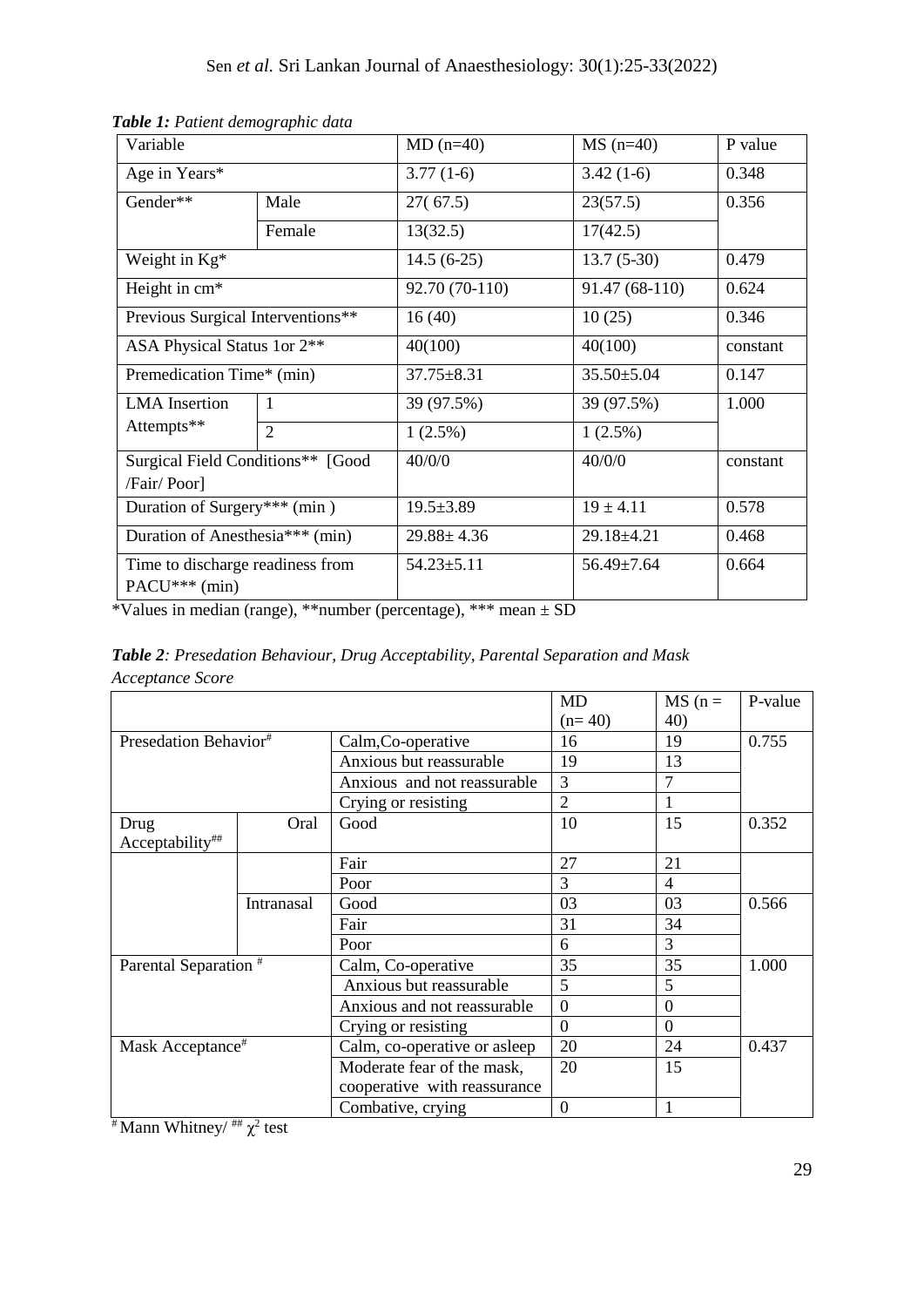*Figure 1: Bar diagram showing MOAA/S≤4 at various time intervals after premedication. More than 90% of patients achieved score ≤4 at 30 minute time period in both groups.*



*Figure 2: Comparison of percentage of patients who required rescue analgesia during various time periods in the postoperative period.*

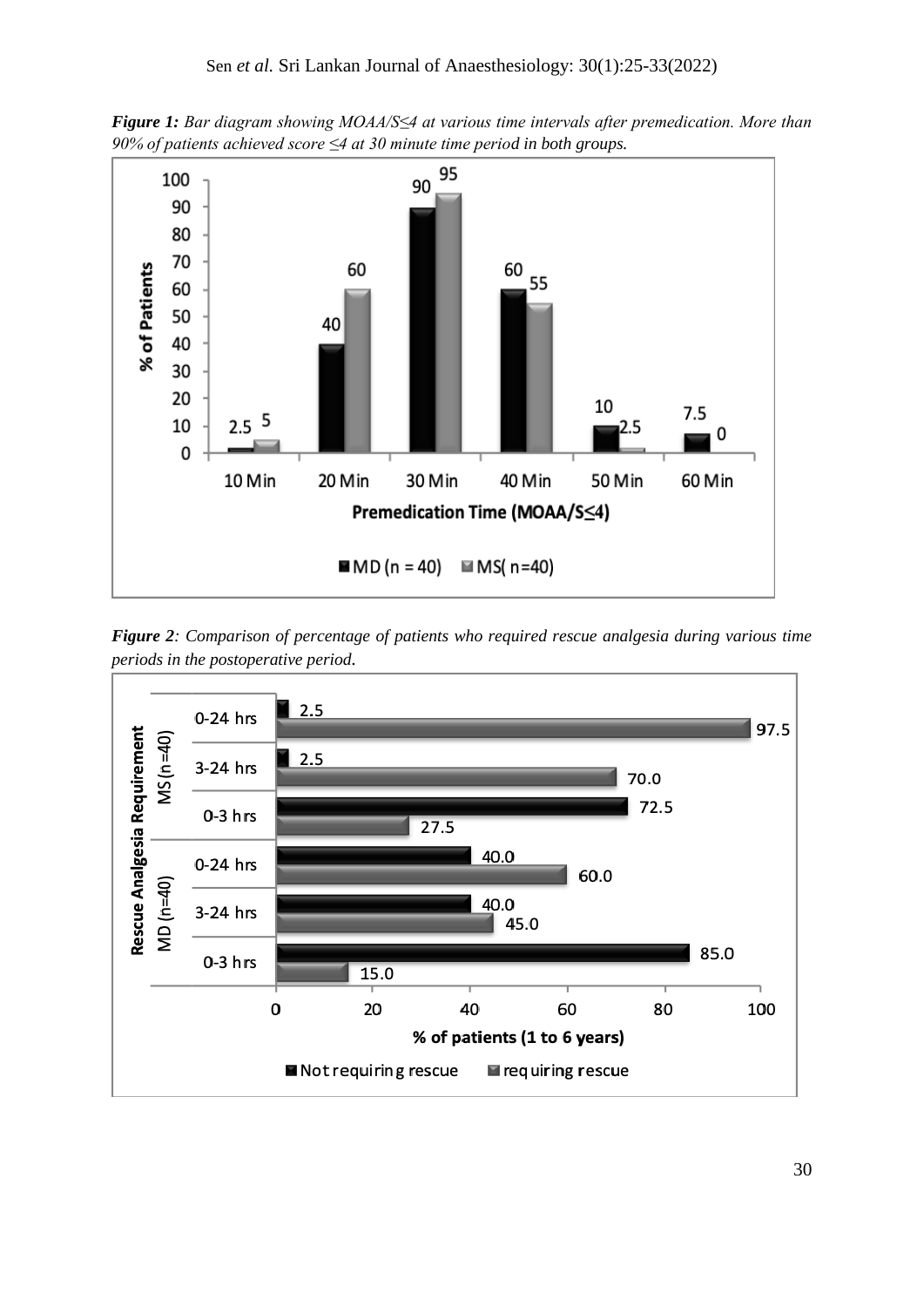|                                        |                      |                | $MD(n=40)$ | $MS(n=40)$ | P value  |
|----------------------------------------|----------------------|----------------|------------|------------|----------|
| Number of patients                     | $0-3$ h (fentanyl)   |                | 6(15)      | 11(27.5)   | 0.172    |
| requiring rescue analgesia             | 3-24 h (Paracetamol) |                | 18(45)     | 28(70)     | $0.000*$ |
| $n\left(\% \right)^{ \# \#}$           |                      |                |            |            |          |
| Frequency of rescue                    | $0-3$ h (fentanyl)   | $\theta$       | 34(85)     | 29(72.5)   | 0.172    |
| analgesia n $(%)^{\#}$                 |                      | 1              | 6(15)      | 11(27.5)   |          |
|                                        |                      | $\overline{2}$ | $\Omega$   | $\theta$   |          |
|                                        | $3-24h$              | $\Omega$       | 18(45)     | 1(2.5)     | $0.000*$ |
|                                        | (paracetamol)        |                | 21(52.5)   | 24(40)     |          |
|                                        |                      | $\overline{2}$ | 1(2.5)     | 15(37.5)   |          |
| Time to first rescue                   | $0-3$ h [fentanyl]   |                | $10min[5-$ | $5min[5 -$ | 1.000    |
| analgesia Median (Range) $\frac{1}{2}$ |                      |                | 15]        | 30]        |          |
|                                        | 3-24 h (Paracetamol) |                | 8.5 hours  | 7 hours    | 0.079    |
|                                        |                      |                | $[7.8-9]$  | $[7-8.5]$  |          |

*Table 3: Post-operative need, of analgesia, frequency and time to first rescue analgesia*

 $T-test, \#_{\chi^2}$ 

## **DISCUSSION**

In the present study a combination of IND and oral midazolam and oral midazolam alone produced similar sedation. However, combined premedication provided better intraoperative hemodynamic stability and postoperative analgesia compared to routine oral midazolam premedication.

Midazolam produces its effect by facilitating gamma amino butyric acid (GABA) receptor binding in the cerebral cortex  $\frac{7}{7}$  whereas the primary site of action of dexmedetomidine is locus caeruleus which induces electroencephalographic activities similar to natural sleep.<sup>1</sup>IND is relatively easy to administer with bioavailability of 82% when compared to other non IV routes.<sup>8</sup>Akin *et al* studied the effectiveness of 1µg kg-1 IND versus 0.2mg kg-1 intranasal midazolam in children. <sup>3</sup>Authors reported that the time of onset of premedication was a limiting factor because for midazolam 45-60min duration is too long, as for dexmedetomidine this duration was be too short. It was observed that  $1\mu$ g kg-1 IND produced satisfactory parental separation but the quality of mask induction was less satisfactory when compared with intranasal midazolam.

In another study, $9$  combination of IND and buccal midazolam was associated with higher

sedation success when compared to IND alone. In the current study, on combining IND and oral midazolam, 90% of the children had MOAA/S ≤4 at 30 minutes compared to 95% children who received only midazolam. Thus, anxiety of parental separation was equally managed in both the groups. The quality of mask induction was also suitable in all the patients in both the groups, except for one child in the combination group who had poor mask acceptance.

Optimal timing for administration of IND was studied by Yuen et  $al^{10}$  who reported that onset time for IND is 25-30 minutes with median duration of sedation 85minutes.By combining intranasal DMT and oral midazolam, it was expected that onset of sedation will be earlier and prolonged with better tolerance to the mask induction. These goals were achieved in present study. A modest reduction in BP and HR is produced by  $\alpha_2$  agonists. n our study, mean blood pressure and heart rate in the MD group were comparatively on the lower side. However, the values were within 20% of baseline and none of the patients required pharmacological intervention. These results are consistent with previous studies.<sup>11</sup>The requirement of inhalation anesthetic agent as assessed by MAC was also less in MD group.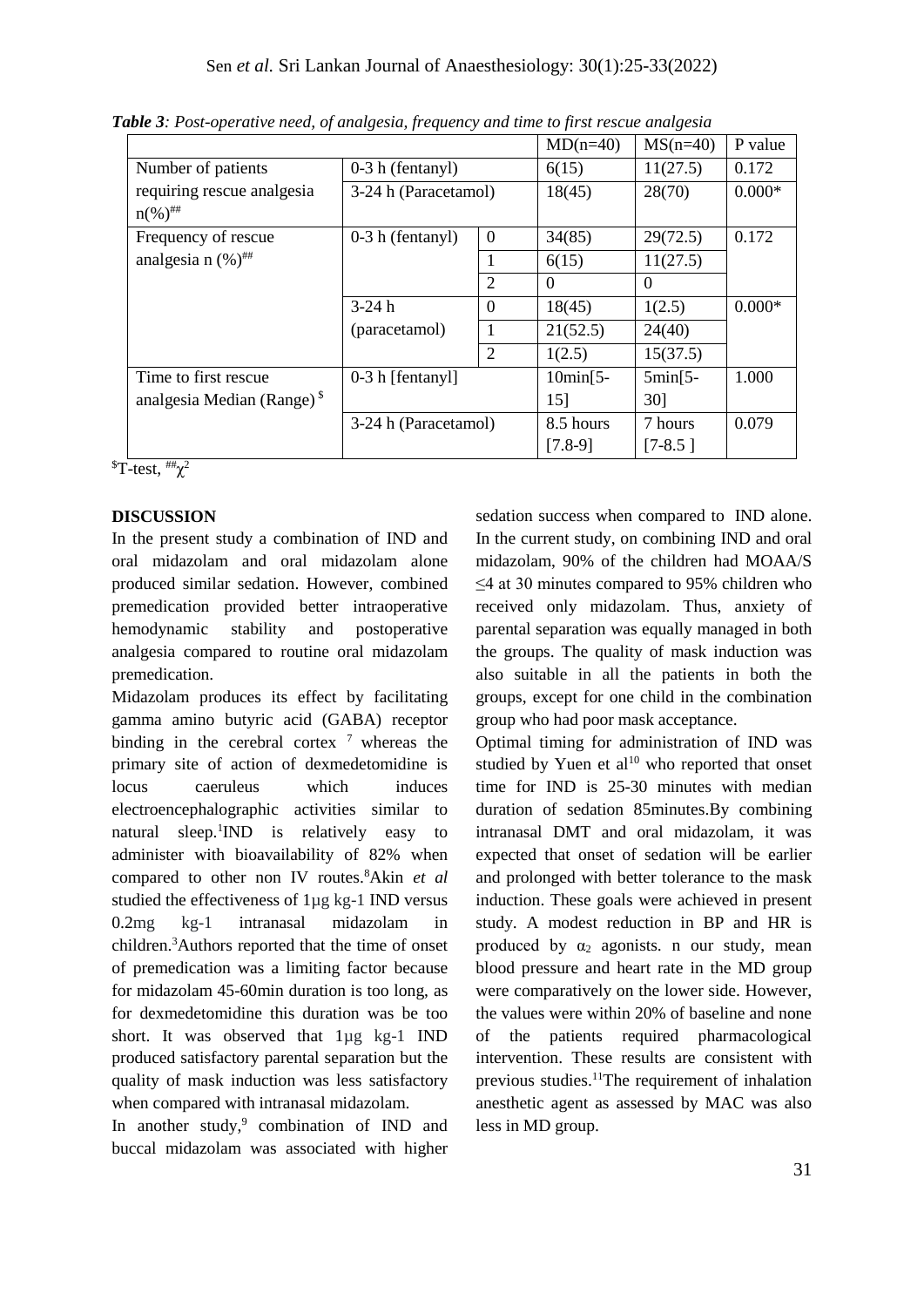STB is a simple, effective and safe technique for large number of ophthalmic surgical procedures including cataract surgery. 12,13 In our study, STB was given to all patients before start of surgery. The rescue analgesia requirement at home was significantly less in combination group which can be attributed to sympatholytic and analgesic properties of dexmedetomidine and persistent analgesic effects of STB. Present study used ropivacaine 0.75% for STB, as it is less cardiotoxic than bupivacaine. Current study also reported no events of OCR in the intraoperative period. This observation is in accordance with previous studies.<sup>14</sup>

Besides having anxiolytic, analgesic and sympatholytic properties dexmedetomidine also reduces intraocular pressure contributing to its anti-emetic action.<sup>15</sup>Current study results demonstrate a significant decrease in incidence of PONV with MD combination. There was no difference between two groups with regard to adverse effects of drugs or events perioperatively.

Jia et al <sup>16</sup> studied the effects of two different doses of  $IND(1 \text{ and } 2 \text{ µg kg-1})$  and oral ketamine (3 and 5 mg kg-1) concluding that 2µg kg-1 of IND and 3mg kg-1 of oral ketamine is an optimal combination for easy parental separation and intravenous cannulation. Authors also used remifentanyl and tramadol supplementation. However, polypharmacy of various drugs caused sedation leading to delay in removal of LMA. In yet another study,[11] comparing the effectiveness of STB with IV fentanyl for perioperative pain relief,32% children in the fentanyl group required intraoperative ventilatory assistance because of apnea or hypopnea. To avoid this complication, we preferred assisted ventilation in all the children soon after the insertion of LMA. At the completion of surgery, all children were given  $100\%$  O<sub>2</sub> and LMA was removed once children achieved spontaneous and regular breathing. There was no delay in recovery of any children. We also avoided routine administration of opioids and all patients

received analgesia in the form STB and IV paracetamol.

Strengths of this study are a vulnerable homogenous group of children undergoing cataract surgery, standardized anaesthesia protocol with adequate monitoring accomplished.STB was by given by same experienced surgeon in all the patients. Limitations are subjective assessment scales were used to measure anxiety and mask acceptance. Though, no psychometric data is available on these scales and these have been used successfully in previous studies. It may be essential to use more valid scales. To assess postoperative pain FLACC scale was used. Many studies have documented increased occurrence of emergence delirium after sevoflurane use despite absence of pain in children who had regional blocks <sup>8</sup> .Emergence delirium scale like Paediatric Anaesthesia Emergence Delerium (PAED) scale are better tools for distinguishing pain from agitation.

In conclusion, premedication with combined intranasal dexmedetomidine (IND) and low dose oral midazolam is superior in decreasing postoperative analgesic requirements and incidence of PONV when compared to routine oral midazolam premedication alone in children requiring cataract surgery under general anesthesia. Further pharmacokinetic studies can be conducted to evaluate the safety and efficacy of intranasal premedicant drug mixtures in different study populations

## **Refrences**

1. Yuen VM. Dexmedetomidine: peri operative applications in children. *Pediatr Anesth* 2010;**20**:256–264.

2. Yuven VM, Hui TW, Irwin MG, Yuen MK. A Comparison of Intranasal Dexmedetomidine and Oral Midazolam for Premedication in Pediatric Anesthesia: A Double-Blinded Randomized Controlled Trial. *AnesthAnalg* 2008;**106** :1715–1721.

3. Akin A, Bayram A, Esmaoglu A etal. Dexmedetomidine vs midazolam for